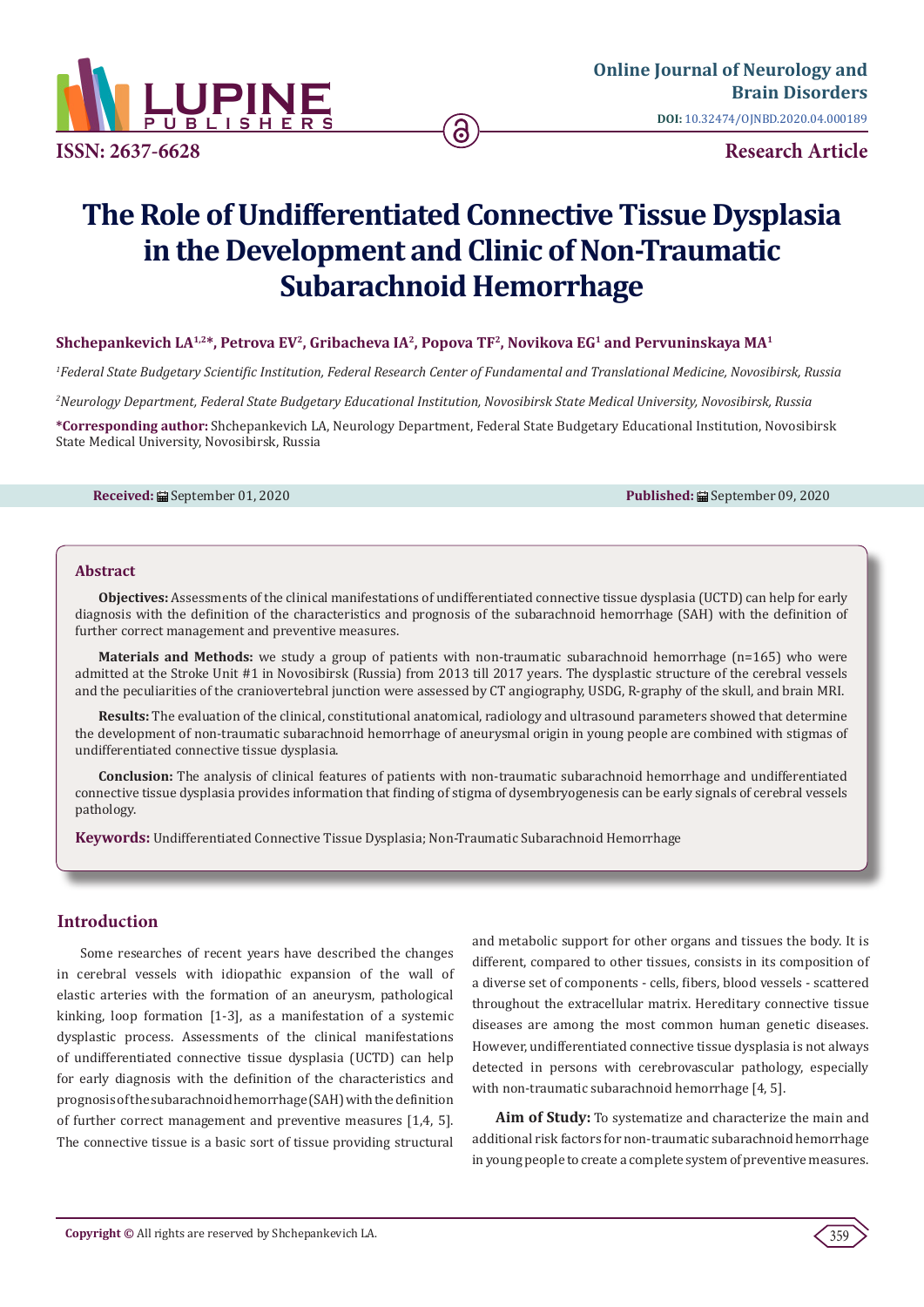**Materials and Methods:** To achieve this goal we have collected a group of patients with subarachnoid hemorrhage (n=165) who were admitted and treated at the Stroke Unit #1 in Novosibirsk (Russia) from 2013 till 2017 years. There were 76 (46.1%) men and 89 (53.9%) women, mean age was 48.82 ± 5.29 years old [Ме = 44; Мо = 60; K-S р<0,01; Lilliefors р<0,01]. We evaluated the clinic and anamnesis with the identification of vascular risk factors, determination of comorbidity, neurology examination, brain CT and CT brain angiography, lumbar puncture, transcranial Doppler sonography, ultrasound examination of the head and neck vessels. The dysplastic structure of the cerebral vessels and the peculiarities of the craniovertebral junction were assessed by CT angiography, USDG, R-graphy of the skull, and brain MRI.

**Exclusion Criteria:** Necessary of neurosurgical treatment, decompensated concomitant somatic pathology (heart failure; diseases of the lungs, liver and kidneys, blood diseases; neoplastic processes; severe diabetes mellitus, hypothyroidism, thyrotoxicosis and others).

To test statistical hypotheses about the differences in relative frequencies, mean values of a trait in two independent samples, the Mann-Whitney test, a two-sided Fisher's exact test, was used. In all procedures of statistical analysis, the achieved level of significance (p) was calculated, the critical level of significance was taken equal to 0.05. The odds ratio (OR), its significance (p) and confidence limits (-95% CL; + 95% CL) - statistically significant OR values greater than 1 indicated an increase in the chances of a successful outcome, and less than 1 - a decrease in this chance under the influence of this factor.

**Results and Discussion:** The data of CT angiography and USDG were analyzing, we attended the structural features of the vascular system of the brain. The variants of the structure of cerebral vessels in patients with SAH is presented in (Table 1).

**Table 1:** The variants of the structure of cerebral vessels in patients with SAH.

| Options vascular<br>structure                    | Groups                              |                                          |                                       | p (between groups) (Fisher exact p, two-tailed as amended<br>by Bonferroni) |          |          |                        |       |       |   |
|--------------------------------------------------|-------------------------------------|------------------------------------------|---------------------------------------|-----------------------------------------------------------------------------|----------|----------|------------------------|-------|-------|---|
|                                                  | $N = 165$                           |                                          |                                       |                                                                             |          |          |                        |       |       |   |
|                                                  | <b>Young Age</b><br>25-44<br>$n=93$ | <b>Middle Age</b><br>$44 - 60$<br>$n=25$ | <b>Elderly Age</b><br>60-75<br>$n=47$ | ${1-2}$                                                                     | ${1-3}$  | ${2-3}$  |                        |       |       |   |
|                                                  |                                     |                                          |                                       |                                                                             |          |          | $\{1\}$                | ${2}$ | ${3}$ |   |
|                                                  |                                     |                                          |                                       |                                                                             |          |          | Vascular<br>Hypoplasia | 81    | 8     | 2 |
|                                                  | 87.1%                               | 32.0%                                    | 4.3%                                  |                                                                             |          |          |                        |       |       |   |
| Vascular Aplasia                                 | 72                                  | 8                                        | $\mathbf{1}$                          | < 0.0001                                                                    | < 0.0001 | < 0.0001 |                        |       |       |   |
|                                                  | 77.4%                               | 32.0%                                    | 2.1%                                  |                                                                             |          |          |                        |       |       |   |
| Pathological<br>Tortuosity                       | 93                                  | 11                                       | 14                                    | < 0.0001                                                                    | < 0.0001 | < 0.0001 |                        |       |       |   |
|                                                  | 100%                                | 44.0%                                    | 29.8%                                 |                                                                             |          |          |                        |       |       |   |
| Kinking                                          | 69                                  | 13                                       | 35                                    | 0.0653                                                                      | 0.9890   | 0.0651   |                        |       |       |   |
|                                                  | 74.2%                               | 52.0%                                    | 74.5%                                 |                                                                             |          |          |                        |       |       |   |
| Koyling                                          | 63                                  | 11                                       | 31                                    | 0.0687                                                                      | 0.9872   | 0.0712   |                        |       |       |   |
|                                                  | 67.7%                               | 44.0%                                    | 65.9%                                 |                                                                             |          |          |                        |       |       |   |
| Incomplete Circle<br>of Willis                   | 66                                  | $\overline{7}$                           | $\mathbf{1}$                          | < 0.0001                                                                    | < 0.0001 | < 0.0001 |                        |       |       |   |
|                                                  | 70.9%                               | 28.0%                                    | 2.1%                                  |                                                                             |          |          |                        |       |       |   |
| Atherosclerotic<br>Lesion of Cerebral<br>Vessels | $\overline{c}$                      | 13                                       | 47                                    | < 0.0001                                                                    | < 0.0001 | < 0.0001 |                        |       |       |   |
|                                                  | 2.2%                                | 52.0%                                    | 100%                                  |                                                                             |          |          |                        |       |       |   |

Pathology changes in cerebral vessels were found in all groups, but in the group of young patients, in contrast to the older age group were found hypoplasia, aplasia, pathological tortuosity, as well as an incomplete circle of Willis. These finding were significantly more common and indicated to congenital dysplastic changes. Kinking and koyling vessel deformation were found in all the examined groups, but they had different origins: dysplastic changes - in young people, atherosclerotic - in the older age group. This does

not contradict the data published Kim MS and alt, Cornelissen BMW and alt [6, 7].

After revealing the dysplastic structure of the cerebral vessels, the research was continued to assess other stigmas of dysembryogenesis. An examination of the craniovertebral junction was performed and revealed changes such as platybasia, manifestation of the occipital vertebrae, and basilar impression. Suboccipital changes also were found, represented by the

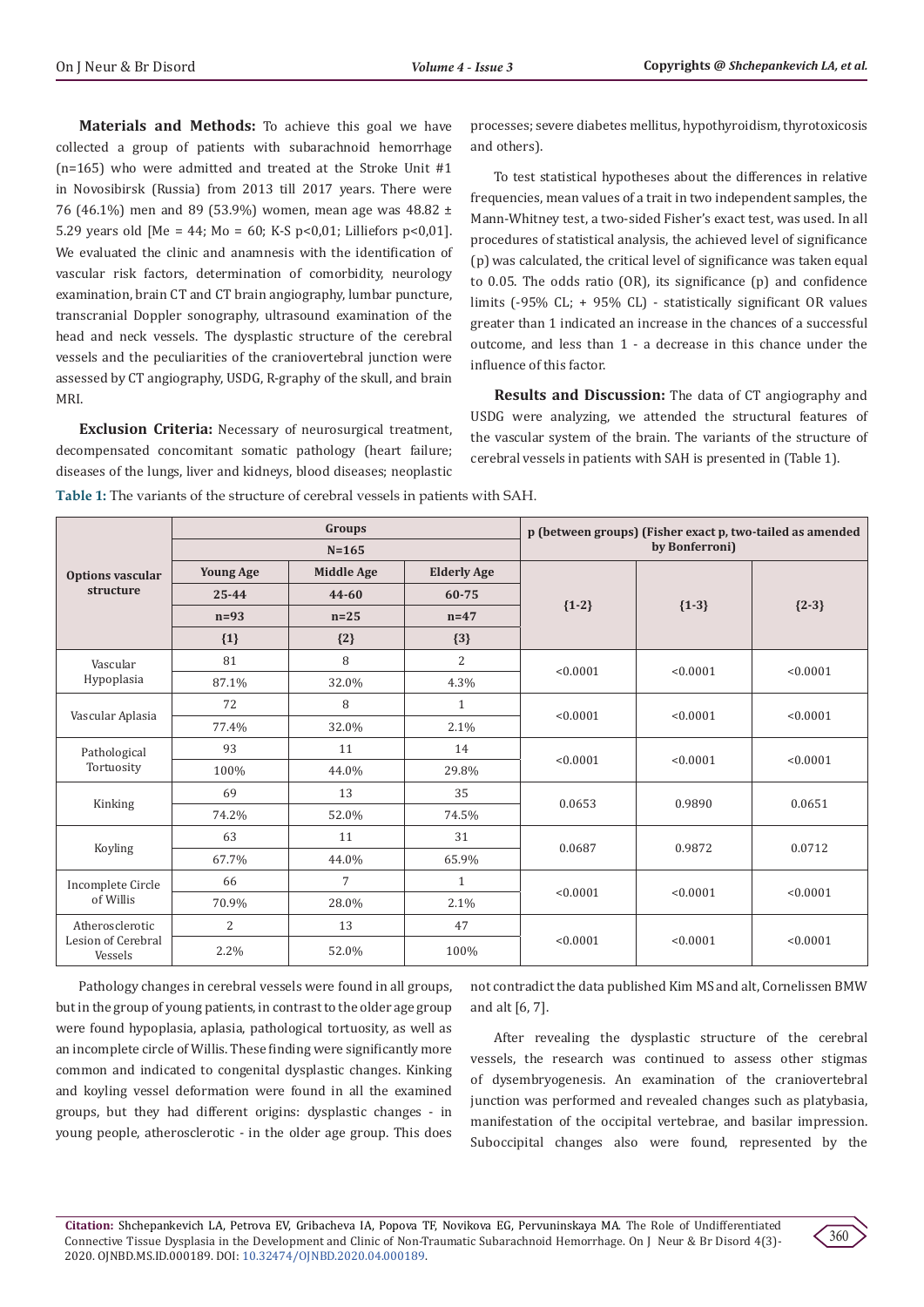formation of Kimmerle bony bridges (55.2%), concrescence of two cervical vertebrae (17.6%) and aplasia (hypoplasia) of the dens Axis (12.7%). Revealed changes were presented in different age groups in different ways. In the group of young patients, both

occipital and suboccipital changes occurred significantly more often in comparison with the middle age group and especially with the elder one (Table 2).

**Table 2:** Changes in the craniovertebral junction in patients with SAH in different age groups.

| <b>Signs</b>                                  | Groups           |                   |                    | p (between groups) (Fisher exact p, two-tailed as amended<br>by Bonferroni) |          |         |  |  |  |  |
|-----------------------------------------------|------------------|-------------------|--------------------|-----------------------------------------------------------------------------|----------|---------|--|--|--|--|
|                                               | $N = 165$        |                   |                    |                                                                             |          |         |  |  |  |  |
|                                               | <b>Young Age</b> | <b>Middle Age</b> | <b>Elderly Age</b> | ${1-2}$                                                                     | ${1-3}$  | ${2-3}$ |  |  |  |  |
|                                               | $25 - 44$        | $44 - 60$         | 60-75              |                                                                             |          |         |  |  |  |  |
|                                               | $n=93$           | $n=25$            | $n=47$             |                                                                             |          |         |  |  |  |  |
|                                               | ${1}$            | ${2}$             | ${3}$              |                                                                             |          |         |  |  |  |  |
| Occipital changes                             |                  |                   |                    |                                                                             |          |         |  |  |  |  |
| Platybasia                                    | 59               | $\overline{7}$    | $\overline{7}$     | < 0.0001                                                                    | < 0.0001 | 0.0074  |  |  |  |  |
|                                               | 63.4%            | 28.0%             | 14.9%              |                                                                             |          |         |  |  |  |  |
| <b>Basilar impression</b>                     | 14               | 3                 | 5                  | < 0.0001                                                                    | < 0.0001 | 0.4614  |  |  |  |  |
|                                               | 15.1%            | 12.0%             | 10.6%              |                                                                             |          |         |  |  |  |  |
| manifestation of<br>occipital vertebrae       | 46               | 3                 | $\overline{4}$     | < 0.0001                                                                    | < 0.0001 | 0.0741  |  |  |  |  |
|                                               | 49.5%            | 12.0%             | 8.6%               |                                                                             |          |         |  |  |  |  |
| Suboccipital changes                          |                  |                   |                    |                                                                             |          |         |  |  |  |  |
| The formation of<br>the proatlas              | 36               | $\overline{2}$    | $\mathbf{1}$       | < 0.0001                                                                    | < 0.0001 | 0.0345  |  |  |  |  |
|                                               | 38.7%            | 8.0%              | 2.1%               |                                                                             |          |         |  |  |  |  |
| Atlas assimilation                            | 18               | $\mathbf{1}$      | $\mathbf{0}$       | < 0.0001                                                                    | < 0.0001 | 0.0453  |  |  |  |  |
|                                               | 19.6%            | 4.0%              | 0.0%               |                                                                             |          |         |  |  |  |  |
| Atlas anterior arch<br>clefts                 | 17               | $\overline{0}$    | $\mathbf{0}$       | 0.0012                                                                      | < 0.0001 | 1.0000  |  |  |  |  |
|                                               | 18.3%            | $0.0\%$           | 0.0%               |                                                                             |          |         |  |  |  |  |
| Aplasia and<br>hypoplasia of the<br>dens Axis | 20               | $\mathbf{1}$      | $\boldsymbol{0}$   | < 0.0001                                                                    | < 0.0001 | 0.0453  |  |  |  |  |
|                                               | 21.5%            | 4.0%              | 0.0%               |                                                                             |          |         |  |  |  |  |
| Odontoid bone                                 | 13               | $\mathbf{0}$      | $\mathbf{0}$       | 0.0150                                                                      | 0.0230   | 1.0000  |  |  |  |  |
|                                               | 13.9%            | $0.0\%$           | 0.0%               |                                                                             |          |         |  |  |  |  |
| Congenital fused<br>cervical vertebrae        | 26               | $\overline{2}$    | $\mathbf{1}$       | < 0.0001                                                                    | < 0.0001 | 0.0345  |  |  |  |  |
|                                               | 27.9%            | 8.0%              | 2.1%               |                                                                             |          |         |  |  |  |  |
| A partial posterior<br>bridge                 | 84               | 3                 | $\overline{4}$     | < 0.0001                                                                    | < 0.0001 | 0.0741  |  |  |  |  |
|                                               | 90.3%            | 12.0%             | 8.6%               |                                                                             |          |         |  |  |  |  |

In this way the young patient's pathology was more often detected as a partial posterior bridge (Kimmerle anomaly), platybasia, manifestation of occipital vertebrae. In the older age group, dysplastic changes were extremely rare, with platybasia and basilar impression predominating. We did not find any studies confirming the importance and necessity of searching for signals of connective tissue pathology and the relationship of these findings with the risk of developing SAH. However, the described pathological changes in cerebral vessels are associated with several pathological conditions that affect the patient's health [7, 8].

# **Conclusion**

Thus, the constitutional anatomical and functional disorders that determine the development of non-traumatic subarachnoid hemorrhage of aneurysmal origin in young people with

undifferentiated connective tissue dysplasia are: anomaly of the craniovertebral junction - a partial posterior bridge (Kimmerle anomaly) (90.3%), platybasia (63.4%), the manifestation of the occipital vertebrae (49.5%), the formation of the proatlas (38.7%) - [OR = 56.3 (11 , 3; 281.6), p <0.0001]; dysplastic vascular structure - pathological tortuosity (100%), hypoplasia (87.1%), aplasia (77.4%) - [OR = 77.1 (9.2; 646.5), p <0.0001]; incomplete circle of Willis (70.9%) -  $[OR = 24.6 (7.4; 81.6), p < 0.0001]$ , which statistically significantly differed from the indicators in the older age groups. The analysis of clinical features of patients with non-traumatic subarachnoid hemorrhage and undifferentiated connective tissue dysplasia provides information that finding of stigma of dysembryogenesis can be early signals of cerebral vessels pathology.